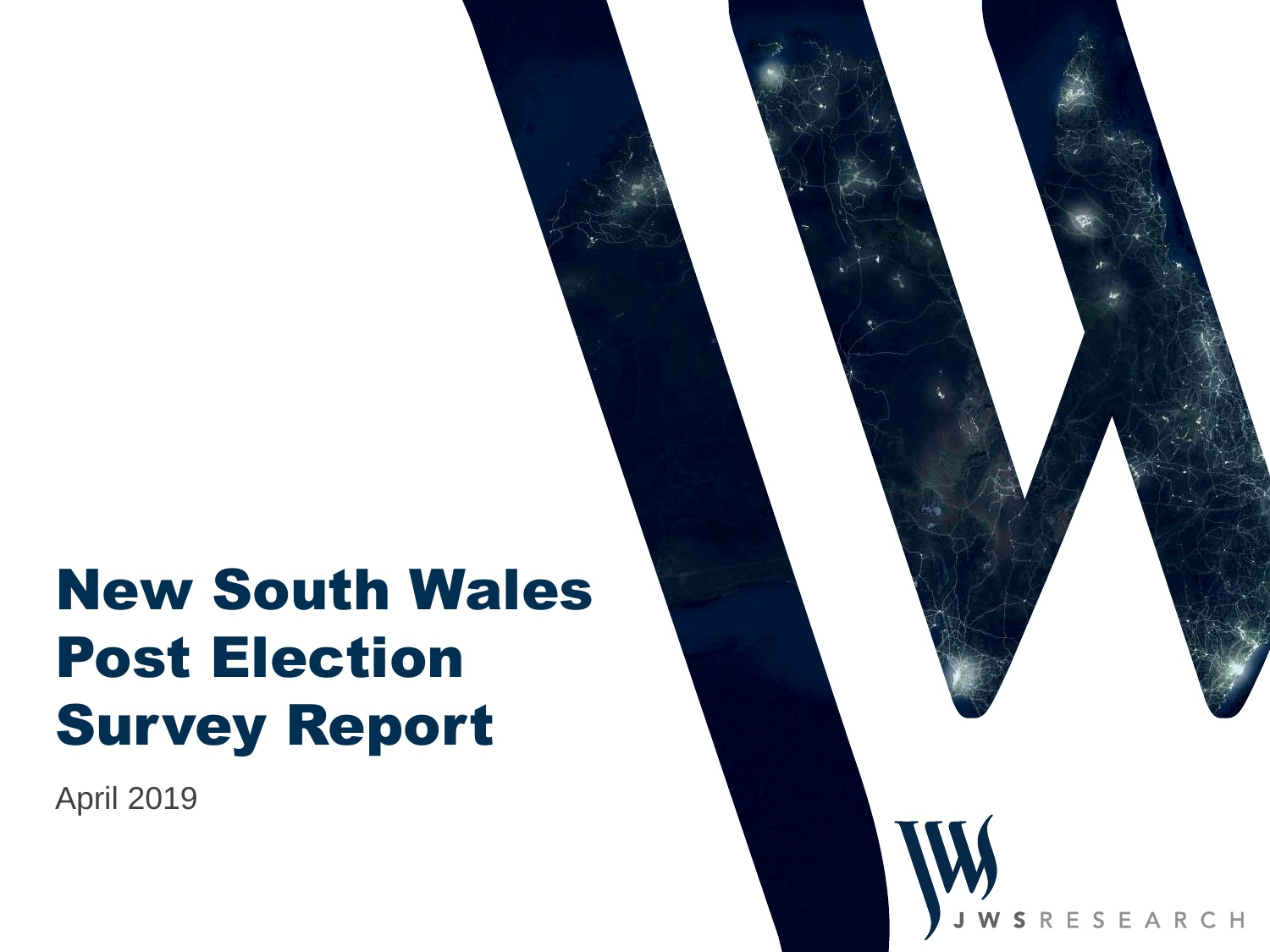## Executive summary



#### **Almost three quarters chose to vote** *for* **a specific party or candidate at the NSW State election, rather than** *against* **one**

At the New South Wales State Election held on Saturday, 23rd March 2019, one in five voters chose who to vote for based on a desire to not support other parties or candidates, whilst 72% voted for a party or candidate.

However, compared with the July 2016 Federal Election, when more voted *for* their preferred candidate (78%) than chose based on rejecting other candidates (16%), this reveals a less positive sentiment at the NSW election.

Rusted-on (always vote the same way) and older voters (aged 75+) were most likely to be motivated to vote *for* a candidate, while those making their decision in the final week of the campaign were most likely to choose a candidate as a protest vote (27%).

Coalition voters were significantly more likely to say they voted *for* the Liberal / Nationals (79%), while a third (34%) of other minor party and Independent voters say their vote was more a show of protest *against* other candidates than support *for* the candidates they chose.

#### **Almost two thirds decided their own voting preferences, only a third used a 'how to vote' card**

This result is in line with the July 2016 Federal Election.

Among those who voted for the Greens, or other minor parties and Independents, eight in ten decided their own preferences (80% and 78% respectively). Among Coalition voters this was much lower (56%), with close to as many (43%) following 'how to vote' cards.

Overall, 'how to vote' cards were used most widely among rusted-on voters (83%).

#### **Most voters cast their votes late in the campaign, a majority on election day itself**

Six in ten (61%) voted on election day, while a further three in ten (29%) voted in the final week of the campaign. Almost half of Nationals (46%) supporters voted in the final week, reflecting a higher use of prepolling centres in regional areas.

Booth polling on election day (58%) or pre-poll centres (19%) – both in their own electorate - were the favoured ways to cast a vote, with less then one in ten (8%) opting to use iVote.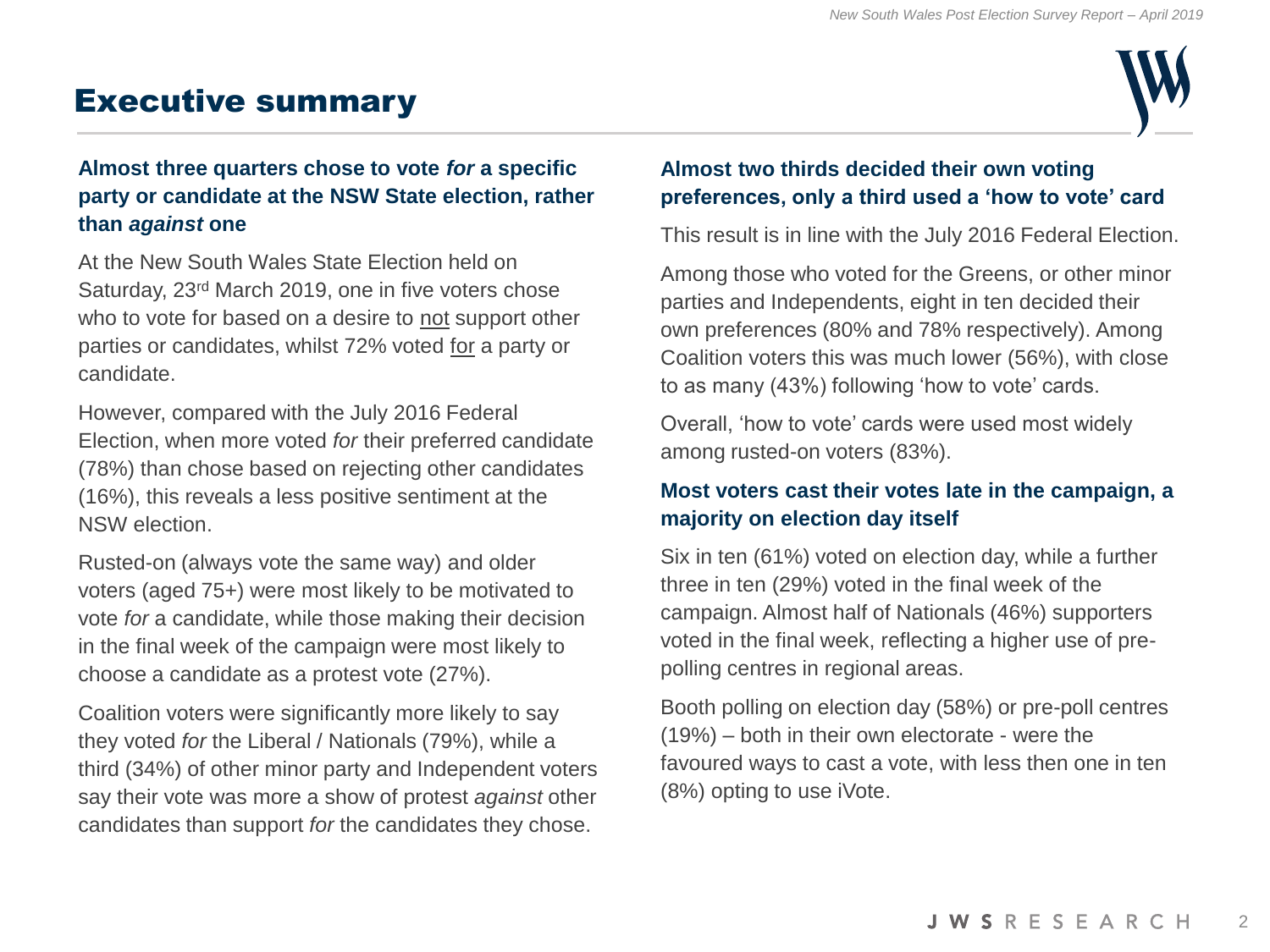# Executive summary



#### **Two thirds decided who to vote for during the election campaign, one in four on election day itself**

This result is in line with the last Federal Election.

Late decision making was most common among voters for minor parties and Independents. Three quarters (76%) of these electors decided to vote this way *during* the campaign period, three in ten on election day (31%), highlighting the importance of campaigning all the way through to the close of booths on election day.

#### **Party is key vote driver for Liberal, ALP and Greens voters, candidate for Nationals, and specific issues for others**

Half of Coalition voters (53%), say the Party is the most important factor in deciding who to vote for, higher than the NSW total (44%). Almost as many Labor (47%) and Greens (49%) voters agree.

Within the Coalition vote, and perhaps reflecting a city versus country difference, Nationals voters prioritise a candidate in their own electorate (44%).

Further, concerns about specific policies and issues drive support for other minor parties and Independent candidates – this is the most important factor among those who voted this way (43%).

#### **Political, social, infrastructure and economic issues decided NSW votes but there were strong concerns about healthcare and hospitals and the environment and climate change**

This compares with health, economic and education issues being key factors at the last Federal Election.

Social issues, such as immigration and population growth, the need for honesty in politics, and leaders, were most important to one in five NSW voters (21%).

Infrastructure issues (19%) such as public transport, roads and stadiums, and economic issues (19%) such as Government spending and debt, living standards and costs and the state economy, were also key factors in how NSW voted.

Healthcare and hospitals (14%) and the environment and climate change (11%) were the dominant individual issues overall.

Voter priorities varied along political lines with infrastructure and economic issues most important in deciding the vote of Coalition voters (23% each), while health issues including hospitals and aged care were most important to Labor voters (23%). Environment, energy and water issues (46%) were the key factor for Greens voters by a wide margin ahead of political and social issues (32%).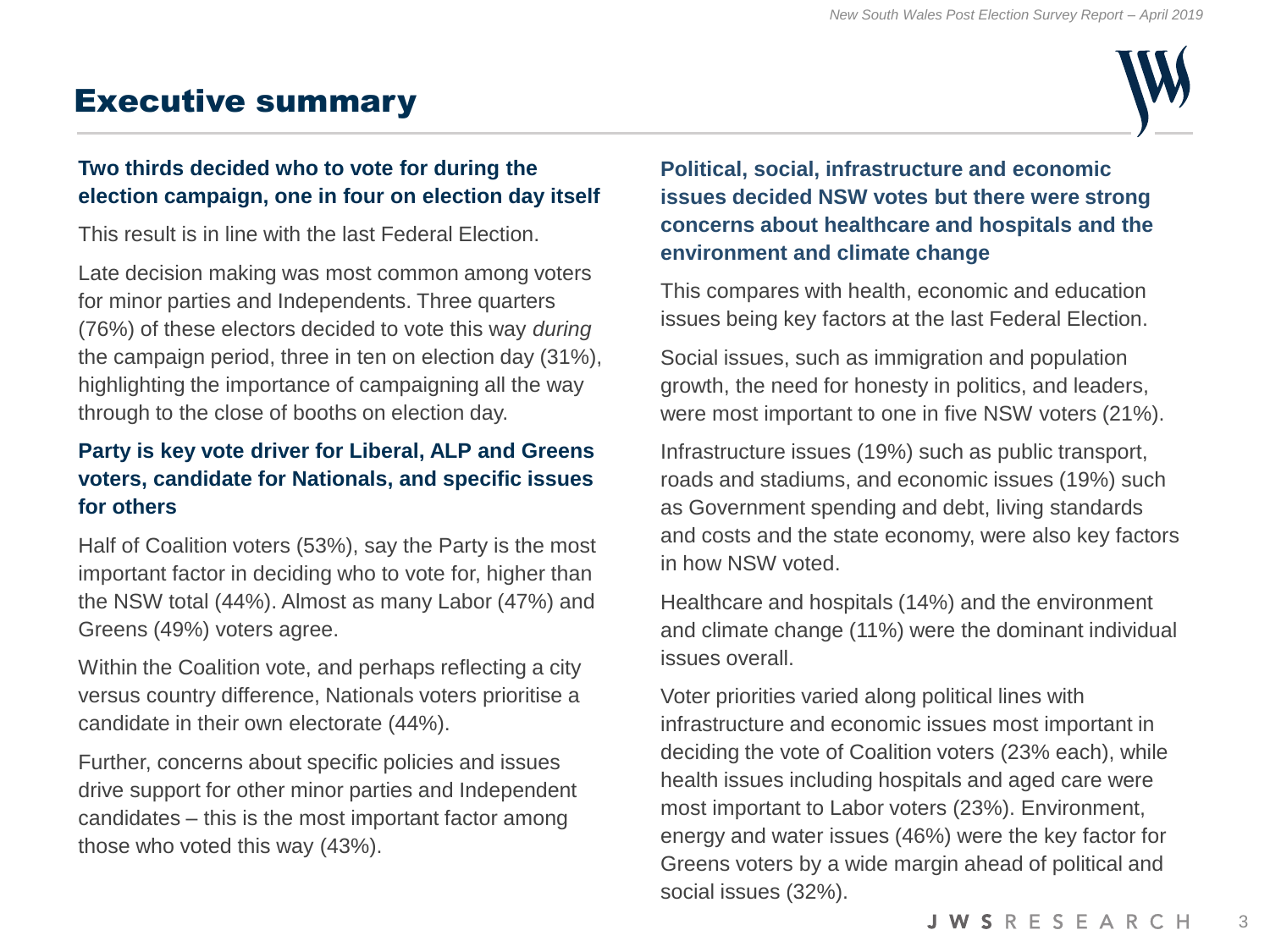# Executive summary



#### **Voters were mostly critical in their evaluation of the NSW election campaign**

The campaign was predominantly viewed as the 'same old stuff' (59%), 'forgettable' (49%), 'not engaging' (48%) and 'boring' (45%).

This is similar to voter sentiment in the wash up of the 2016 Federal Election, which was also seen as too long.

#### **The Coalition is seen to have run a more positive and less negative campaign than Labor and the Greens**

Overall, three in ten NSW voters (29%) say the Coalition ran a positive campaign, ahead of Labor (23%) and The Greens (19%). However four in ten or more viewed these campaigns as negative (40% LNP, 46% ALP and 43% Greens).This overall sentiment is in line with last Federal Election.

Among their own supporter base, the Greens' and Coalition's NSW campaigns were viewed much more favourably. Almost two thirds (65%) of Green voters thought the Greens campaign was positive, and six in ten (60%) Coalition voters thought the Coalition campaign was positive. By contrast, less than half (48%) of Labor voters thought the Labor campaign was positive and 17% thought it was negative.

#### **Gladys Berejiklian and the Liberals/Nationals are seen as most deserving of forming Government**

Four in ten (43%) NSW voters, and significantly more Coalition voters (85%) say they are most deserving.

Perceptions about Michael Daley and Labor are not as favourable – less than a quarter (22%) of NSW voters saw them as deserving of forming Government, including not even half (49%) of Labor voters.

Around half of Greens voters (52%) and supporters of other minor parties and Independents (47%) believe neither Labor nor the Liberal/Nationals deserved to govern NSW.

#### **TV, major newspapers (including online content), and online news were seen as most useful in keeping NSW informed over the election campaign**

Overall, non-commercial media outlets ABC and SBS were seen as most useful (30% in total), ahead of commercial TV and radio (26%). Political parties and candidates were seen as less useful sources overall  $(16\%)$ .

Coalition voters were more likely to value commercial TV, pay TV and commercial radio, while Greens voters were most likely to find the ABC, SBS and online news sources most useful.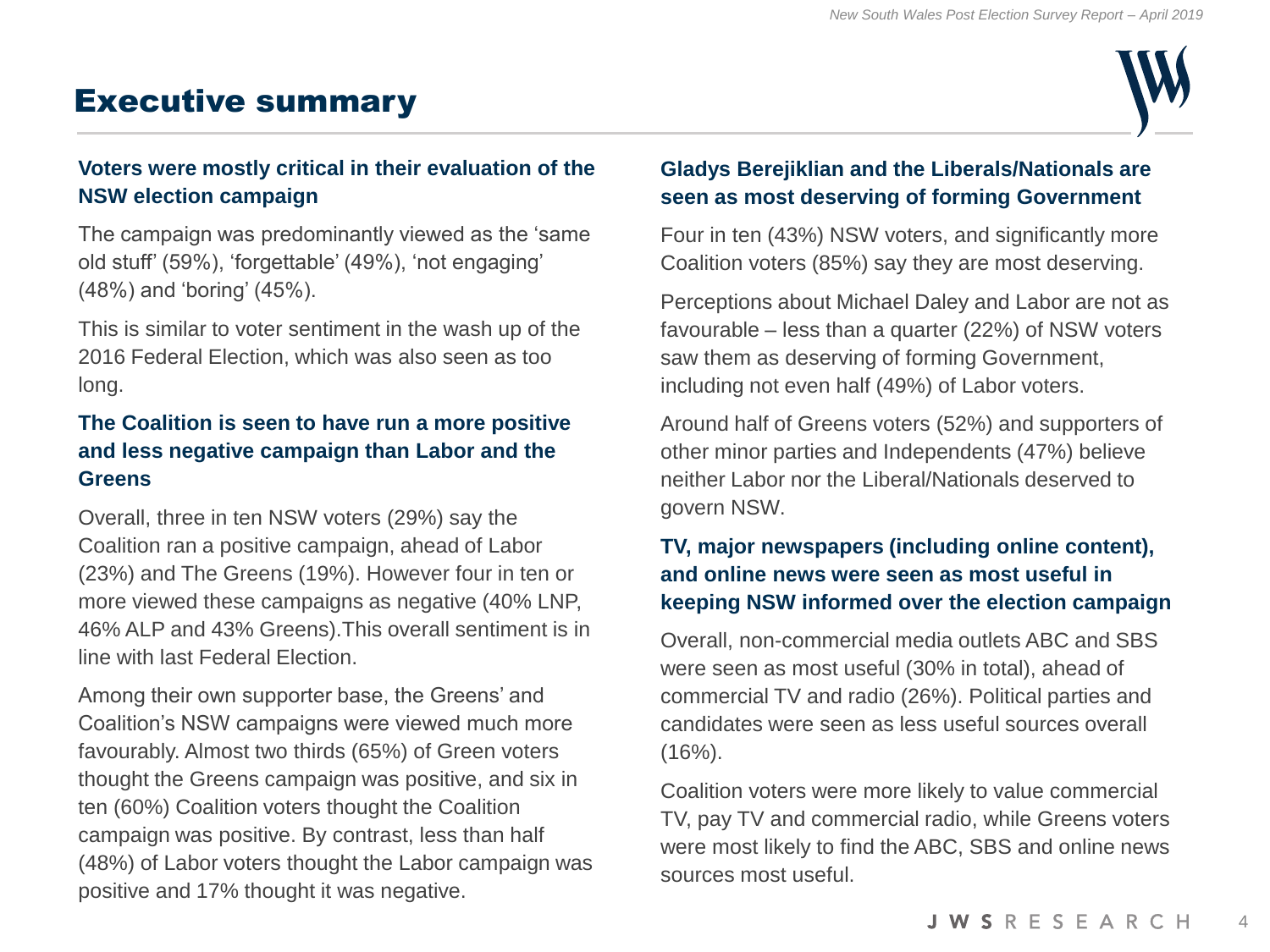## Almost three quarters voted for, rather than against, a party and two thirds decided their own preferences



*Q2. Was your Legislative Assembly (Lower House) vote more a vote FOR [INSERT PARTY VOTED FOR ON Q1] or more a vote AGAINST some other party or candidate? / Q3. When voting for the Legislative Assembly (on the smaller ballot paper), did you follow a 'How to vote' card or instructions from a party or candidate, or did you decide your own voting order (preferences)? Base: NSW voters – gave vote (n=935). Significantly higher / lower than all NSW voters at the 95% confidence interval.*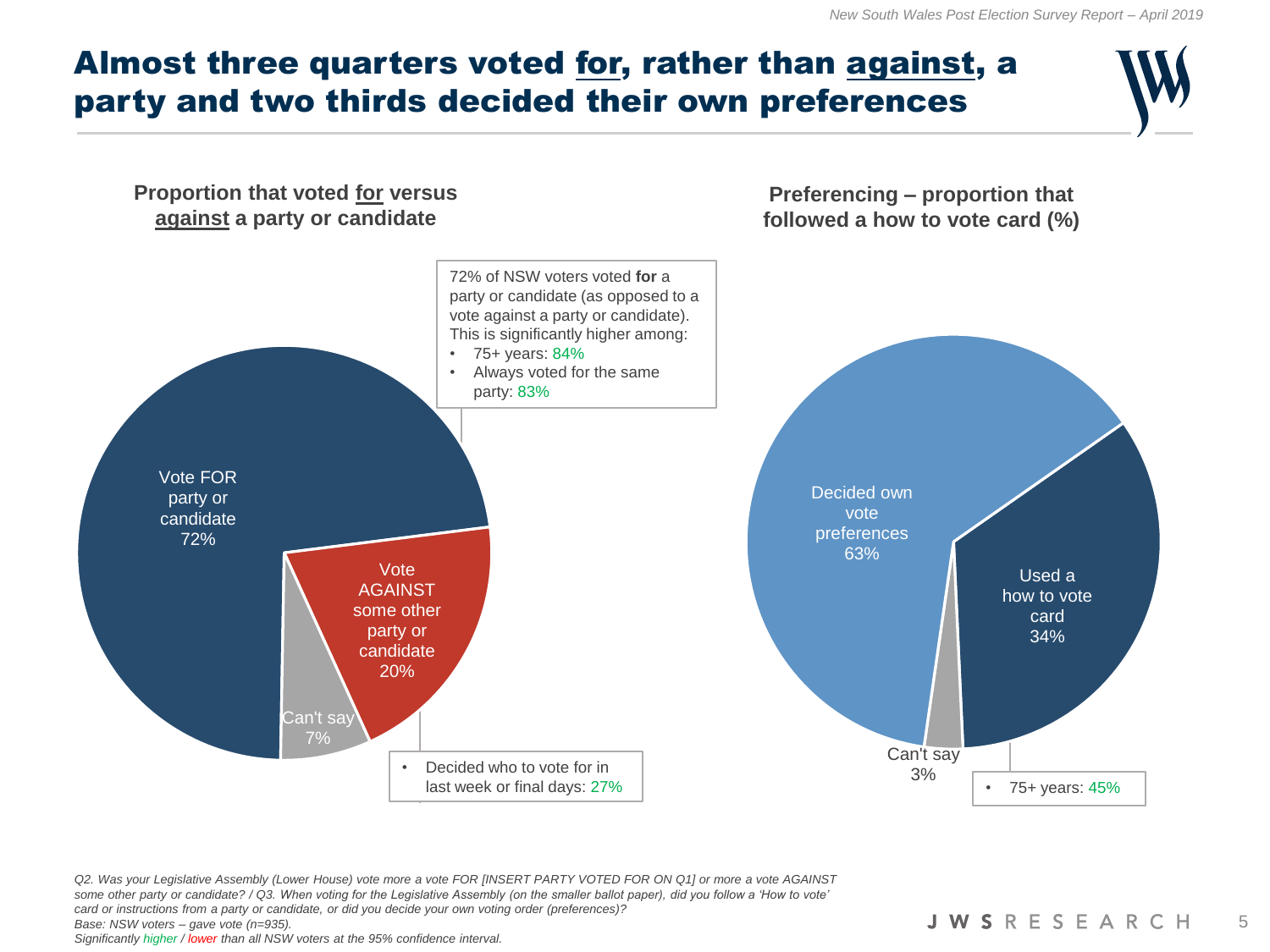## Coalition voters most likely to vote for their party and follow HTV card, but most voters decide own preferences



*Q2. Was your Legislative Assembly (Lower House) vote more a vote FOR [INSERT PARTY VOTED FOR ON Q1] or more a vote AGAINST some other party or candidate? / Q3. When voting for the Legislative Assembly (on the smaller ballot paper), did you follow a 'How to vote' card or instructions from a party or candidate, or did you decide your own voting order (preferences)?*

*Base: NSW voters – gave vote (n=935), Coalition voters (n=370), Labor voters (n=331), Greens voters (n=87), Other/ Independent voters (n=147). Significantly higher / lower than all NSW voters at the 95% confidence interval.*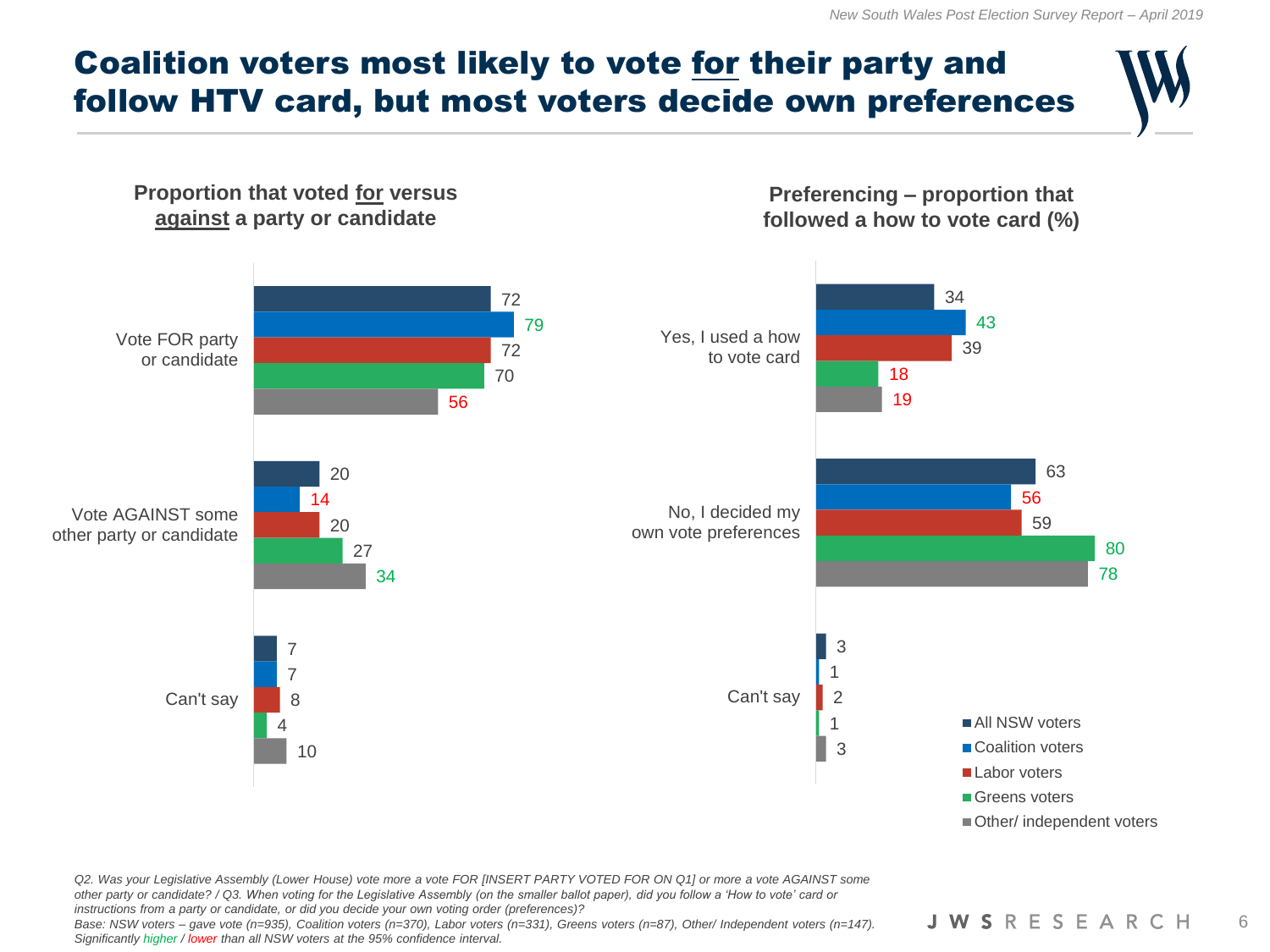# Voters overwhelmingly cast their votes in the last week of the campaign, with a majority voting on election day itself



*Q7.* To the best of your recollection, when did you cast your vote in this election?

*Base: NSW voters (n=1,000), Coalition voters (n=370), Labor voters (n=331), Greens voters (n=87), Other/ Independent voters (n=147). Significantly higher / lower than all NSW voters at the 95% confidence interval.*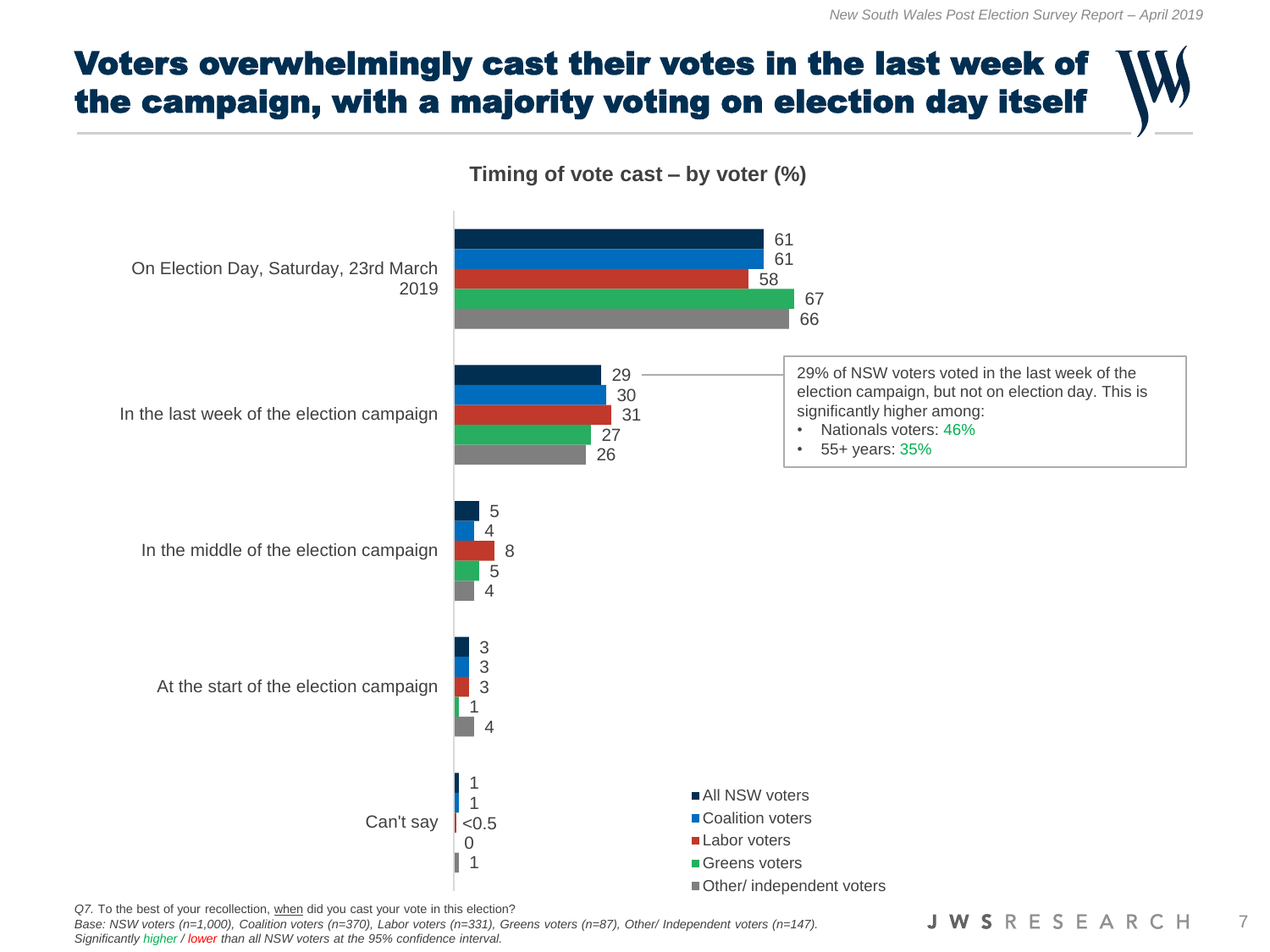

*Q7b. Which of the following best describes the way you cast your vote in the NSW State election? Base: NSW voters (n=1,000).*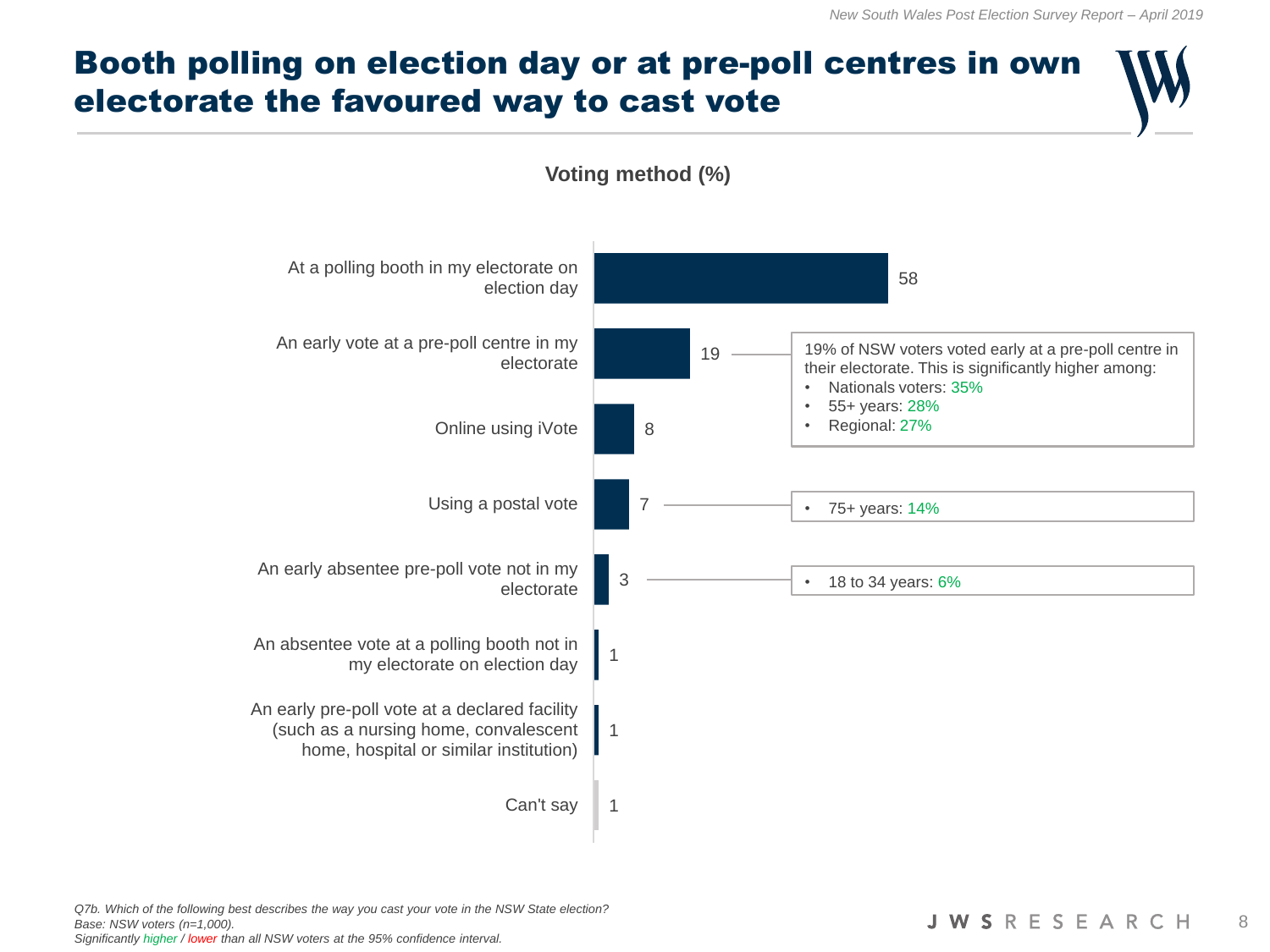# Two thirds decided who to vote for during the election campaign





*Q6.* When did you decide who to vote for in the Legislative Assembly in the NSW State election? *Base: NSW voters (n=1,000), Coalition voters (n=370), Labor voters (n=331), Greens voters (n=87), Other/ Independent voters (n=147). Significantly higher / lower than all NSW voters at the 95% confidence interval.*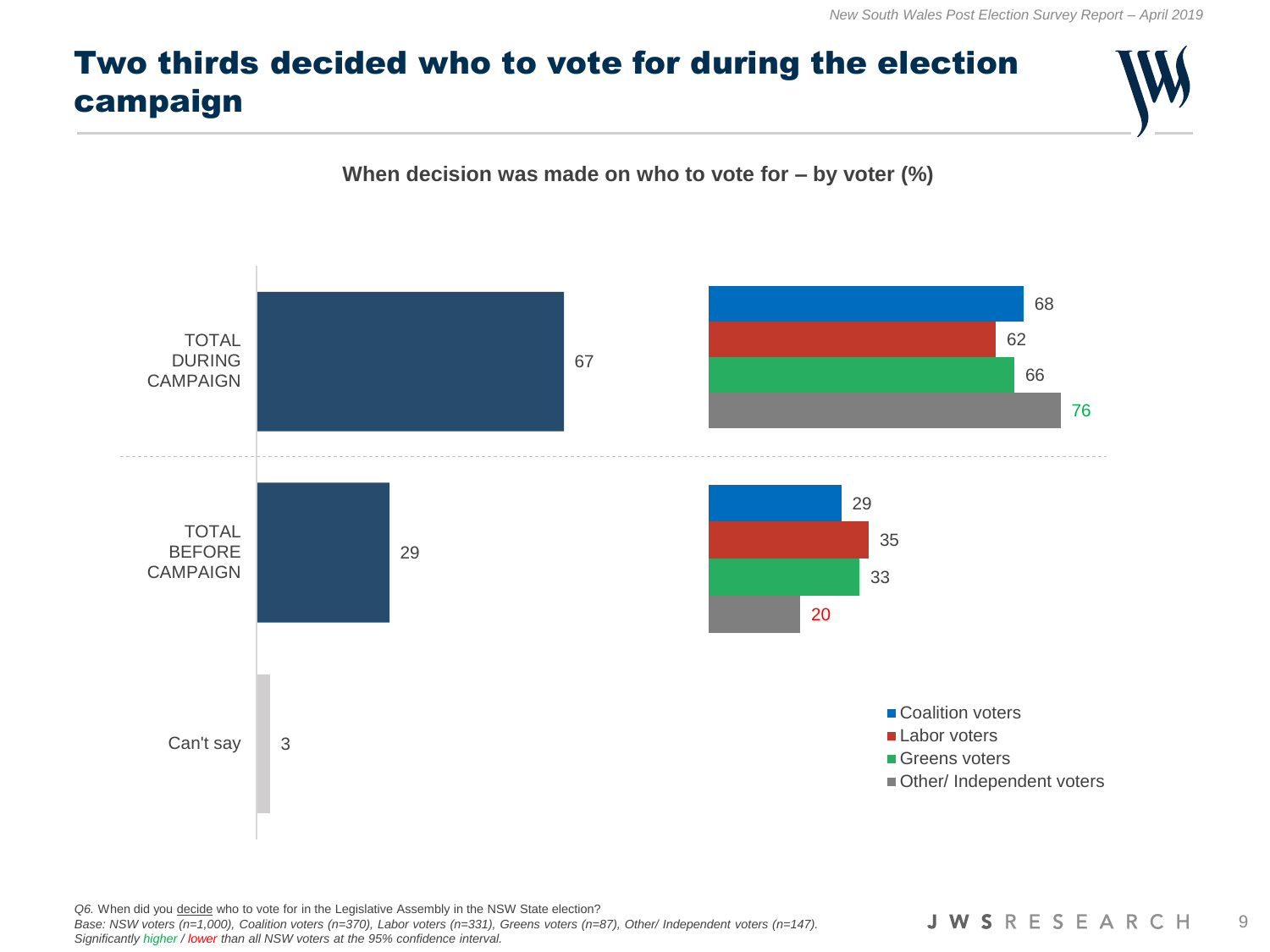# One quarter of NSW voters decided who to vote for on election day



*Q6.* When did you decide who to vote for in the Legislative Assembly in the NSW State election?

Base: NSW voters (n=1,000), Coalition voters (n=370), Labor voters (n=331), Greens voters (n=87), Other/ Independent voters (n=147). *Significantly higher / lower than all NSW voters at the 95% confidence interval.*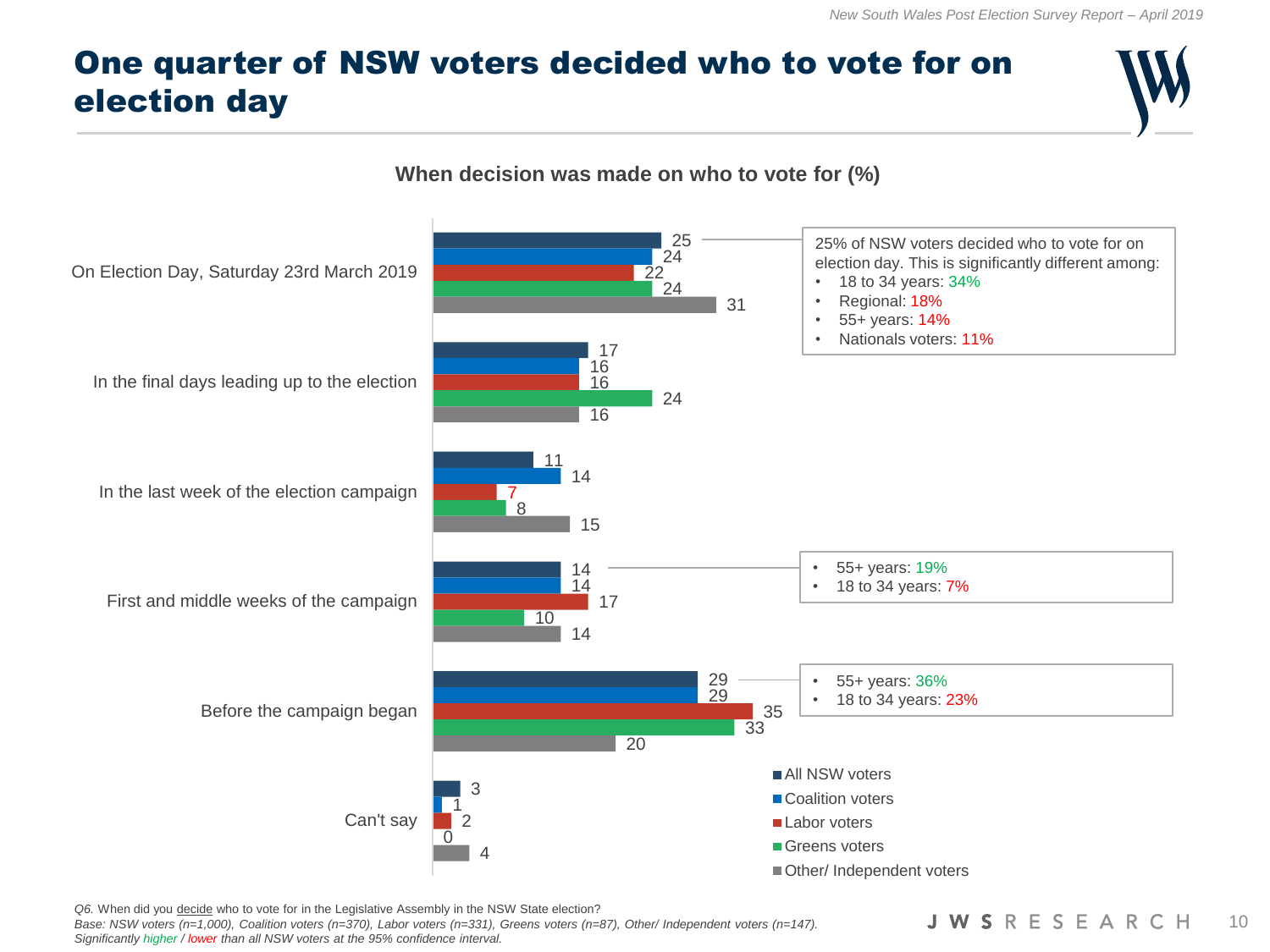# Party is key vote driver for Liberal, ALP and Greens voters, the candidate for Nationals and specific issues for others



*Q8. In deciding who to vote for in this election, which of the following was most important to you? Base: NSW voters (n=1,000). Significantly higher / lower than all NSW voters at the 95% confidence interval.*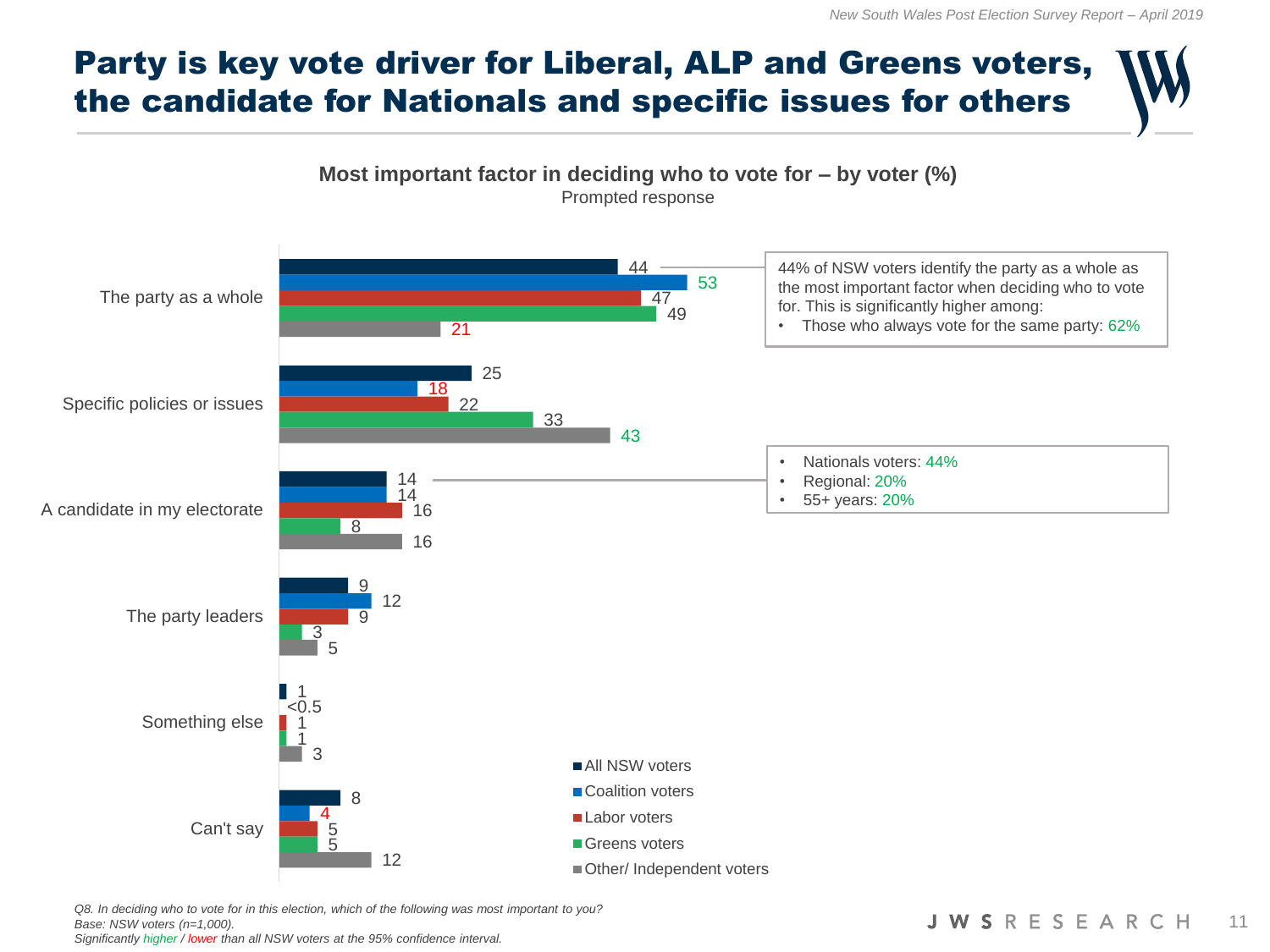

Q9. In deciding who to vote for in this election, what policies, issues or factors were most important to you? Please describe in up to 20 words. **JWS**RESEARCH 12 *Base: NSW voters (n=1,000).*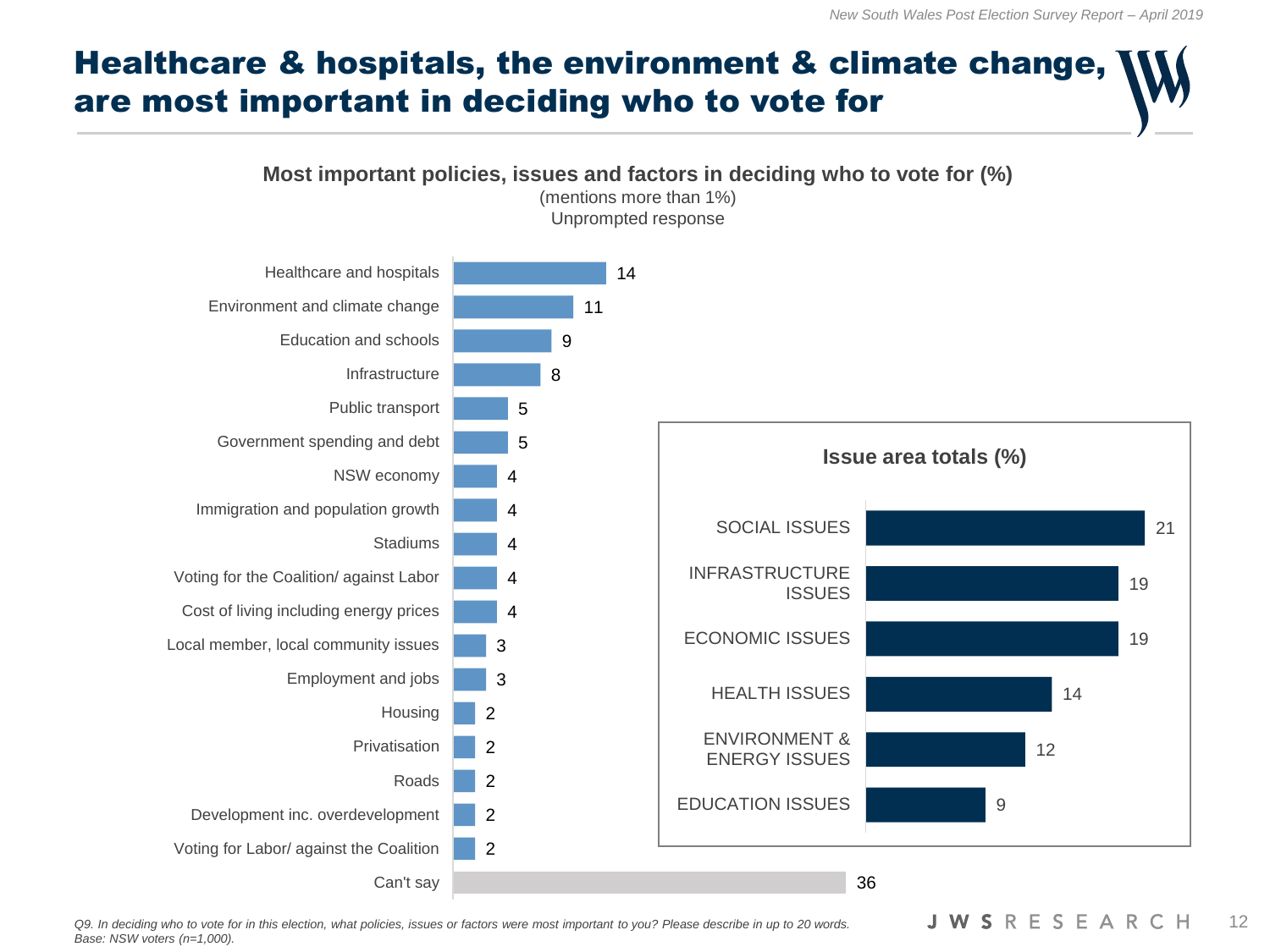# Different voter groups identify different issue areas as most important in deciding who to vote for



*Q9. In deciding who to vote for in this election, what policies, issues or factors were most important to you? Please describe in up to 20 words. Base: NSW voters (n=1,000), Coalition voters (n=370), Labor voters (n=331), Greens voters (n=87), Other/ Independent voters (n=147). Significantly higher / lower than all NSW voters at the 95% confidence interval.*

#### **JWSRESEARCH** 13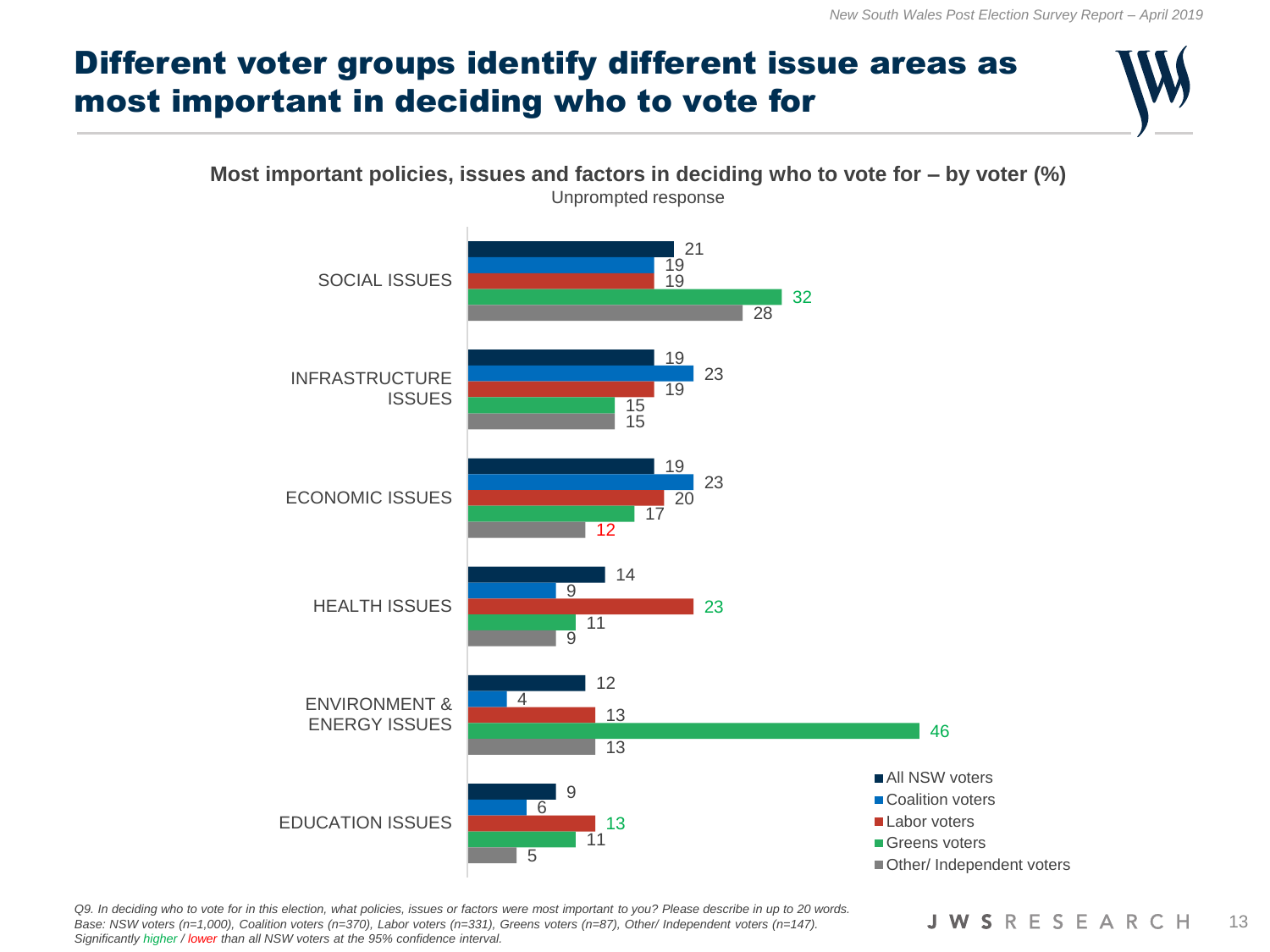## Social issues more important to those aged 55+ years, infrastructure issues more important to older men





Q9. In deciding who to vote for in this election, what policies, issues or factors were most important to you? Please describe in up to 20 words. **JWS**RESEARCH 14 *Base: NSW voters (n=1,000), men (n=500), women (n=500), 18 to 34 years (n=260), 35 to 54 years (n=347), 55+ years (n=393).*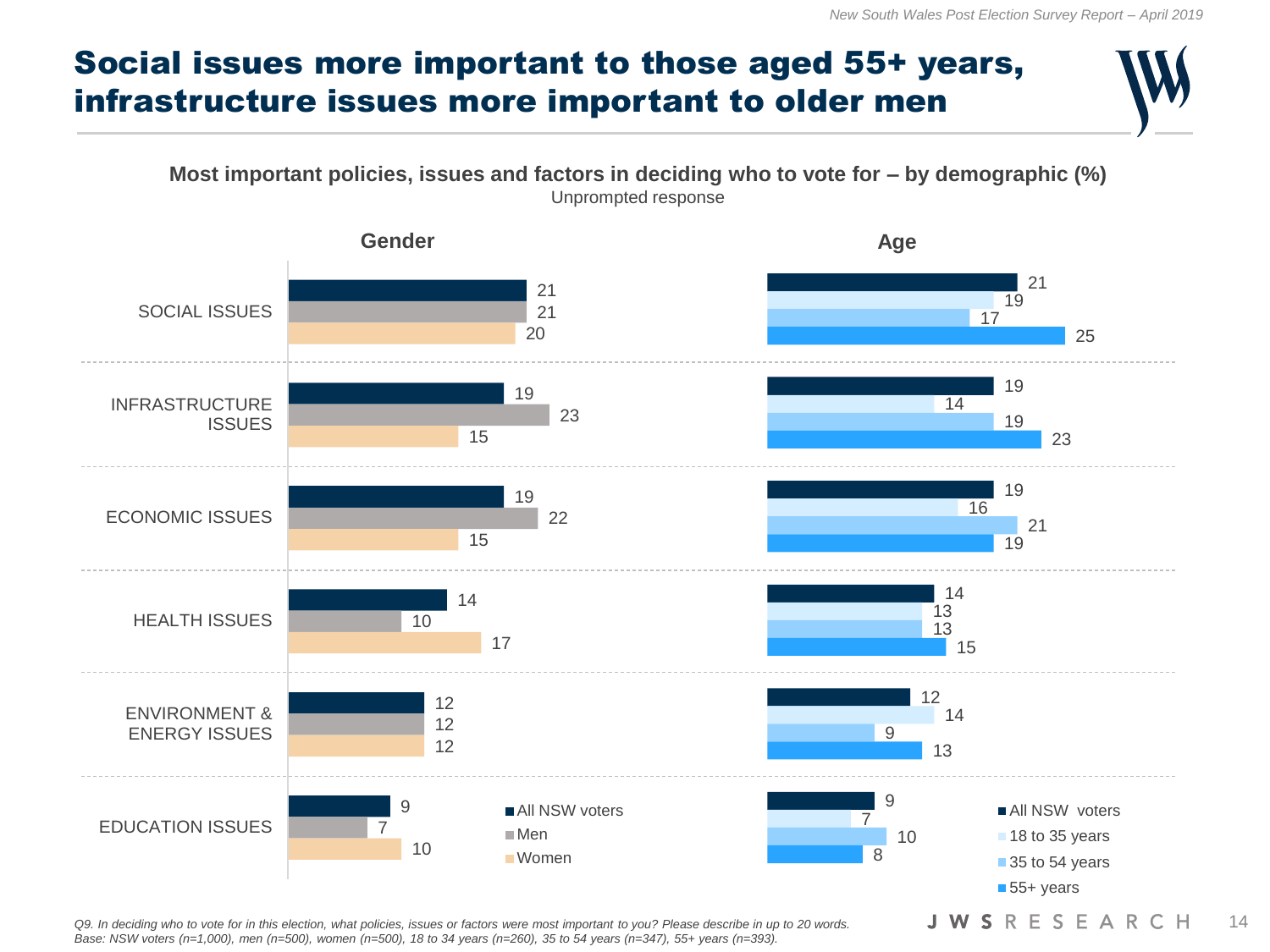# The campaign is predominately seen as having been the 'same old stuff', 'forgettable', 'not engaging' and 'boring'

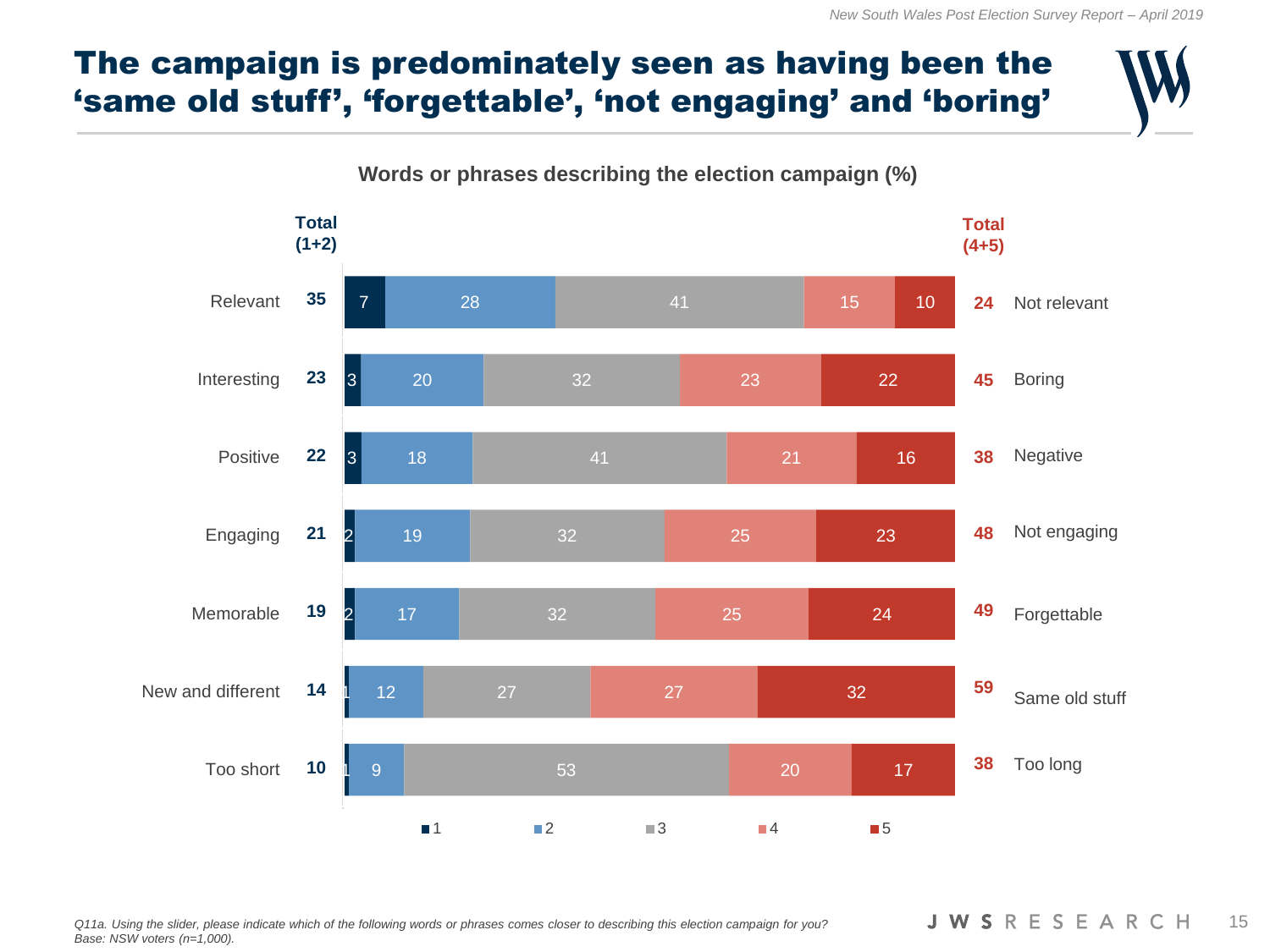# The Coalition is seen to have run a more positive and a less negative campaign than ALP and the Greens

**Perceptions of party campaigns (%)**



*Q11b. Using the slider, please indicate how positive or negative each of the following parties' election campaigns have been? Base: NSW voters (n=1,000), Coalition voters (n=370), Labor voters (n=331), Greens voters (n=87). Significantly higher / lower than all NSW voters at the 95% confidence interval.*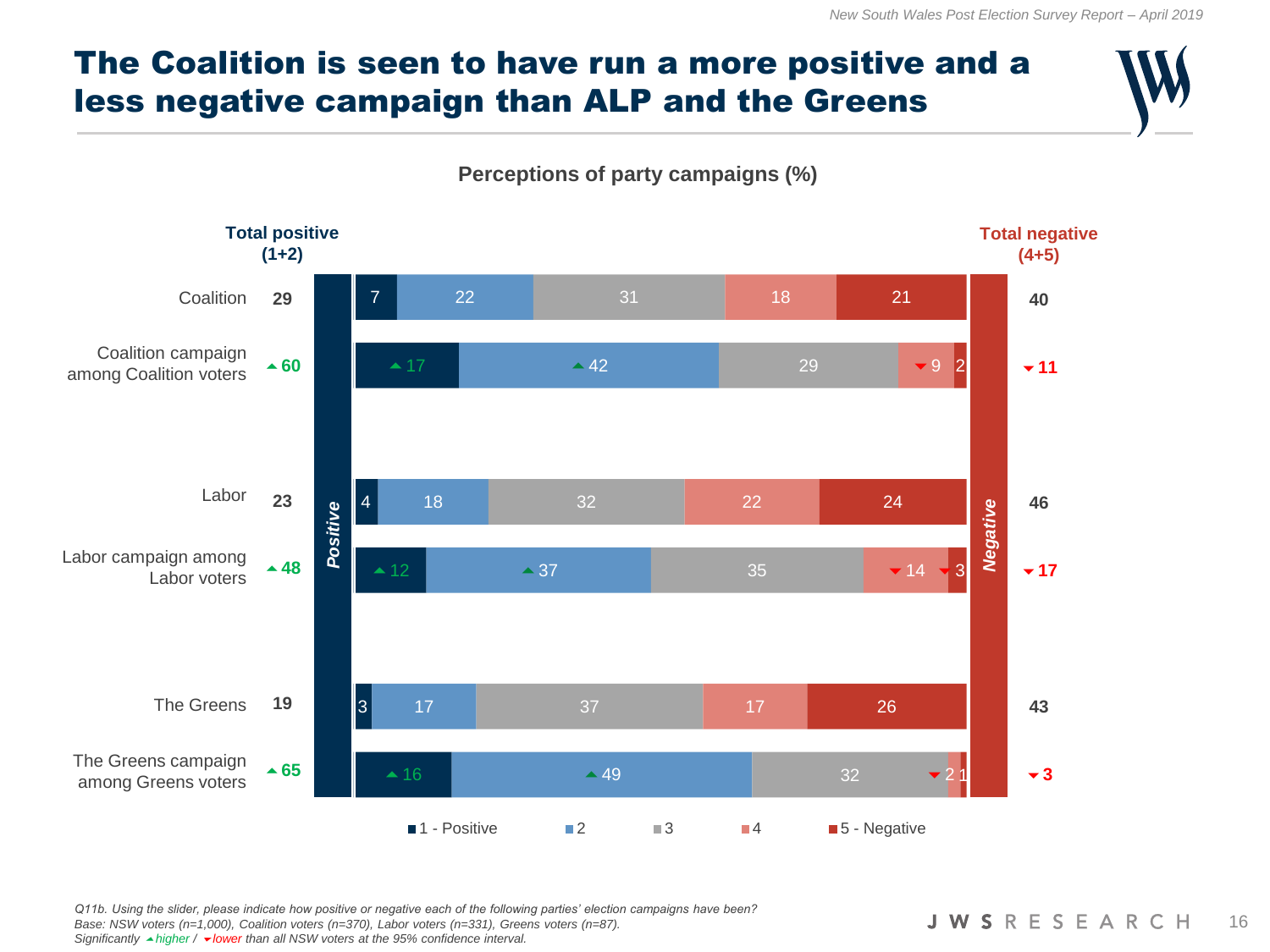# Gladys Berejiklian and Libs / Nats seen as more deserving of forming Government than Michael Daley and Labor

#### **Perceptions of party most deserving of forming Government – by voter (%)**



*Q13. Who do you think most deserved to form Government after Saturday's State election in New South Wales? Base: NSW voters (n=1,000), Coalition voters (n=370), Labor voters (n=331), Greens voters (n=87), Other/ Independent voters (n=147). Significantly higher / lower than all NSW voters at the 95% confidence interval.*

**JWSRESEARCH** 17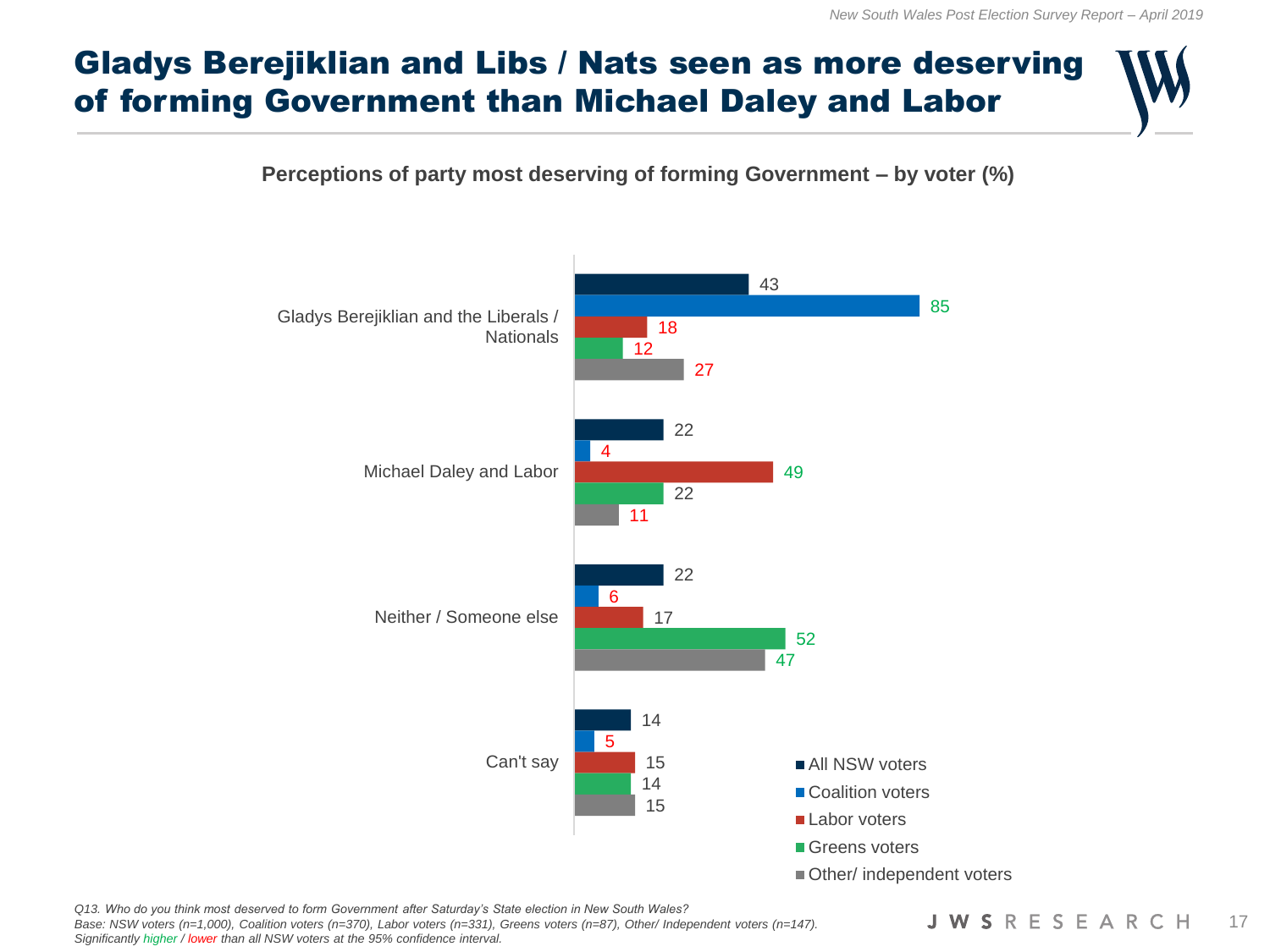# ABC and SBS TV, major newspapers, commercial and pay TV and online news seen as most useful sources

#### **Usefulness of sources of news and information for election campaign (%)**



*Q10. What were the most useful sources of news and information for you in this election campaign to keep you informed and help you decide who to vote for? Base: NSW voters (n=1,000).*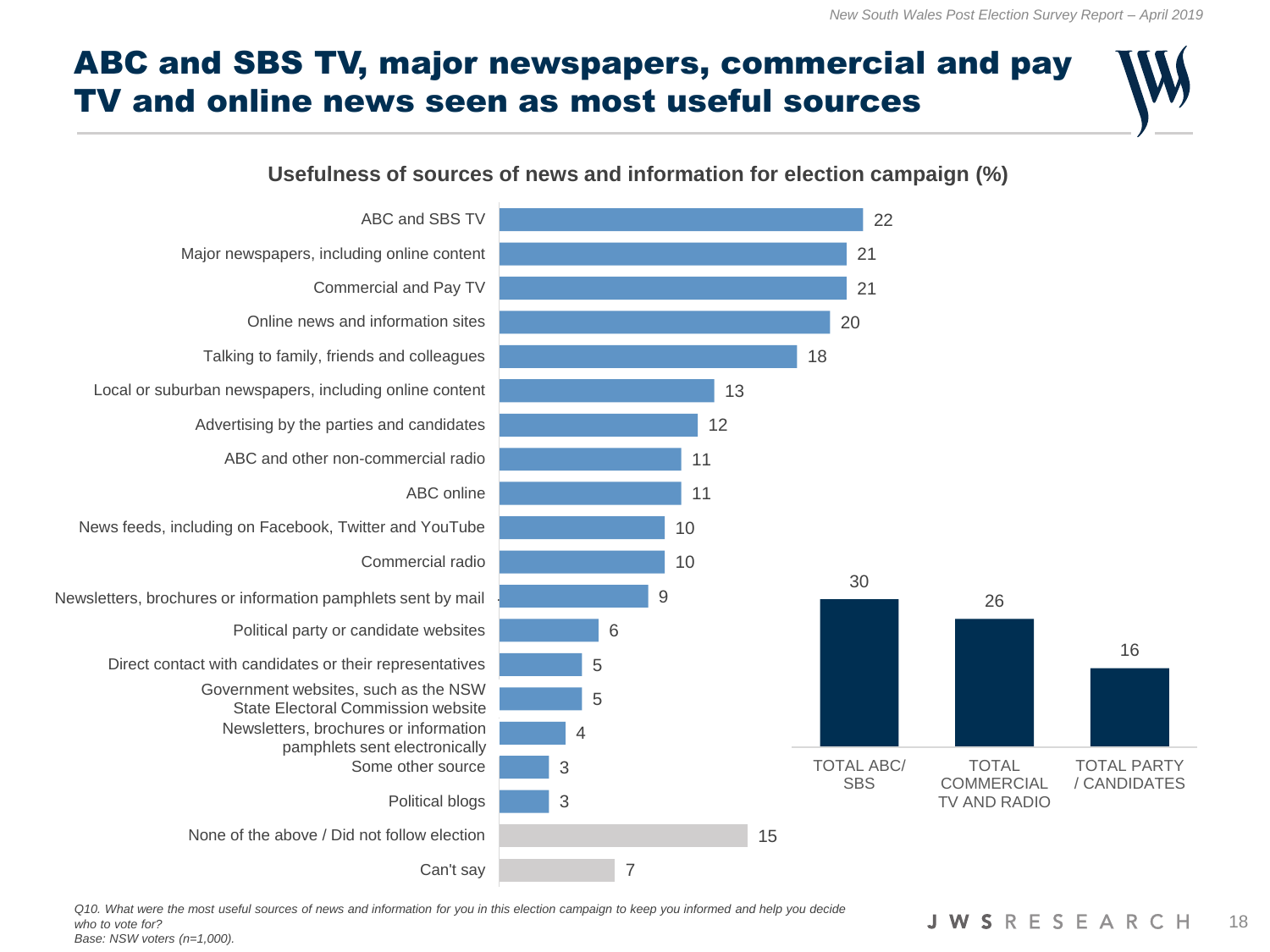# Usefulness of sources of news and information for election campaign – by voter

#### **Usefulness of sources of news and information for election campaign – by voter (%)**

|                                                                            | <b>All NSW</b><br>voters | <b>Coalition</b><br>voters | Labor<br>voters | <b>Greens</b><br>voters | Other/<br>Independent<br>voters |
|----------------------------------------------------------------------------|--------------------------|----------------------------|-----------------|-------------------------|---------------------------------|
| ABC and SBS TV                                                             | 22                       | 19                         | 26              | 33                      | 19                              |
| Major newspapers, including online content                                 | 21                       | 25                         | 23              | 20                      | 10                              |
| Commercial and Pay TV                                                      | 21                       | 29                         | 21              | 7                       | 13                              |
| Online news and information sites                                          | 20                       | 21                         | 21              | 34                      | 9                               |
| Talking to family, friends and colleagues                                  | 18                       | 19                         | 20              | 16                      | 19                              |
| Local or suburban newspapers, including online content                     | 13                       | 14                         | 14              | 20                      | 11                              |
| Advertising by the parties and candidates                                  | 12                       | 15                         | 13              | 8                       | 5                               |
| ABC and other non-commercial radio                                         | 11                       | 9                          | 12              | 16                      | 11                              |
| ABC online                                                                 | 11                       | $\overline{7}$             | 13              | 20                      | 9                               |
| News feeds, including on Facebook, Twitter and YouTube                     | 10                       | 9                          | 13              | 18                      | 4                               |
| Commercial radio                                                           | 10                       | 16                         | 8               | 1                       | 9                               |
| Newsletters, brochures or information pamphlets sent by mail               | 9                        | 11                         | 9               | 8                       | 3                               |
| Political party or candidate websites                                      | 6                        | $\overline{7}$             | 5               | 10                      | 10                              |
| Direct contact with candidates or their representatives                    | 5                        | 7                          | 4               | $\overline{4}$          | $\overline{4}$                  |
| Government websites, such as the NSW State Electoral Commission<br>website | 5                        | 6                          | $\overline{4}$  | $\overline{7}$          | 3                               |
| Newsletters, brochures or information pamphlets sent electronically        | 4                        | 6                          | 5               | 4                       | 2                               |
| Some other source                                                          | 3                        | $\overline{2}$             | 3               | $\mathbf 1$             | 5                               |
| Political blogs                                                            | 3                        | 3                          | 3               | $\overline{2}$          | 1                               |
| None of the above / Did not follow election                                | 15                       | 9                          | 15              | 10                      | 25                              |
| Can't say                                                                  | 7                        | $\overline{7}$             | 5               | 6                       | 6                               |

*Q10. What were the most useful sources of news and information for you in this election campaign to keep you informed and help you decide* 

*who to vote for?*

*Base: NSW voters (n=1,000); Coalition (n=370); Labor (n=331); Greens/ other (n=87).*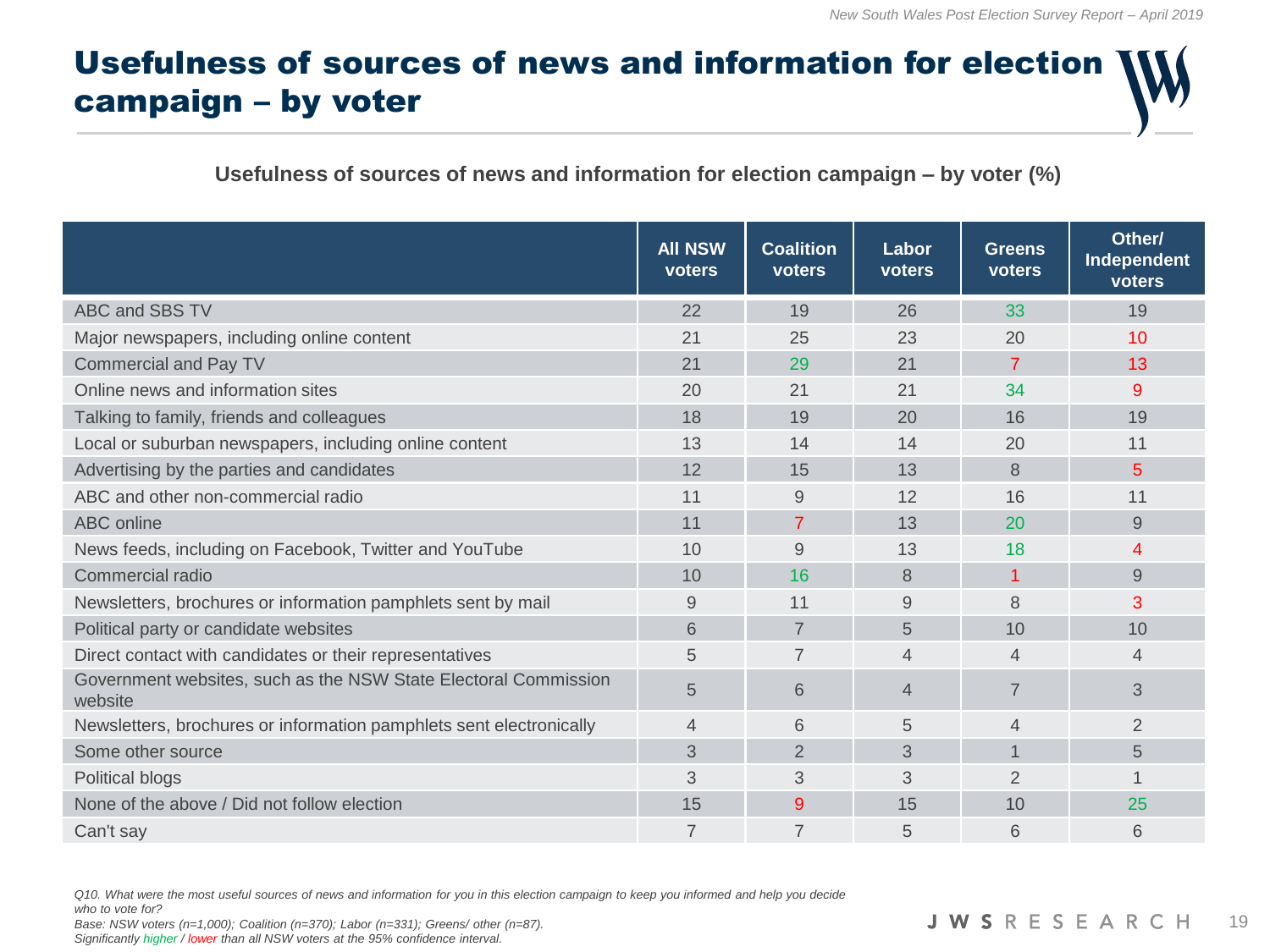# Usefulness of sources of news and information for election campaign – by demographic

#### **Usefulness of sources of news and information for election campaign – by demographic group (%)**

|                                                                            | <b>All NSW</b><br>voters | <b>Male</b>    | <b>Female</b>  | 18 to 34<br>years | 35 to 54<br>years | $55+$<br><b>vears</b> |
|----------------------------------------------------------------------------|--------------------------|----------------|----------------|-------------------|-------------------|-----------------------|
| ABC and SBS TV                                                             | 22                       | 26             | 18             | 17                | 16                | 31                    |
| Major newspapers, including online content                                 | 21                       | 25             | 17             | 19                | 19                | 24                    |
| <b>Commercial and Pay TV</b>                                               | 21                       | 22             | 20             | 10                | 23                | 28                    |
| Online news and information sites                                          | 20                       | 23             | 18             | 28                | 21                | 13                    |
| Talking to family, friends and colleagues                                  | 18                       | 17             | 20             | 21                | 19                | 15                    |
| Local or suburban newspapers, including online content                     | 13                       | 12             | 15             | 8                 | 12                | 19                    |
| Advertising by the parties and candidates                                  | 12                       | 10             | 14             | 13                | 12                | 11                    |
| ABC and other non-commercial radio                                         | 11                       | 13             | 8              | 6                 | 10                | 15                    |
| ABC online                                                                 | 11                       | 14             | $\overline{7}$ | 16                | 9                 | 8                     |
| News feeds, including on Facebook, Twitter and YouTube                     | 10                       | 9              | 11             | 15                | 12                | 5                     |
| Commercial radio                                                           | 10                       | 11             | 9              | 8                 | 8                 | 13                    |
| Newsletters, brochures or information pamphlets sent by mail               | 9                        | $\overline{7}$ | 10             | $\overline{4}$    | 8                 | 14                    |
| Political party or candidate websites                                      | 6                        | 7              | 6              | 9                 | 8                 | 3                     |
| Direct contact with candidates or their representatives                    | 5                        | 6              | 5              | 3                 | 5                 | 8                     |
| Government websites, such as the NSW State Electoral<br>Commission website | 5                        | 6              | 5              | $\overline{7}$    | 6                 | 2                     |
| Newsletters, brochures or information pamphlets sent<br>electronically     | $\overline{4}$           | 5              | 4              | $\overline{4}$    | 5                 | 4                     |
| Some other source                                                          | 3                        | 3              | 3              | $\mathbf 1$       |                   | 5                     |
| Political blogs                                                            | 3                        | 3              | 2              | 6                 | $\overline{2}$    |                       |
| None of the above / Did not follow election                                | 15                       | 13             | 17             | 15                | 16                | 14                    |
| Can't say                                                                  | 7                        | 8              | 6              | 8                 | 9                 | 4                     |

*Q10. What were the most useful sources of news and information for you in this election campaign to keep you informed and help you decide who to vote for?*

*Base: NSW voters (n=1,000); men (n=500); women (n=500); 18 to 34 years (n=260); 35 to 54 years (n=347); 55+ years (n=396). Significantly higher / lower than all NSW voters at the 95% confidence interval.*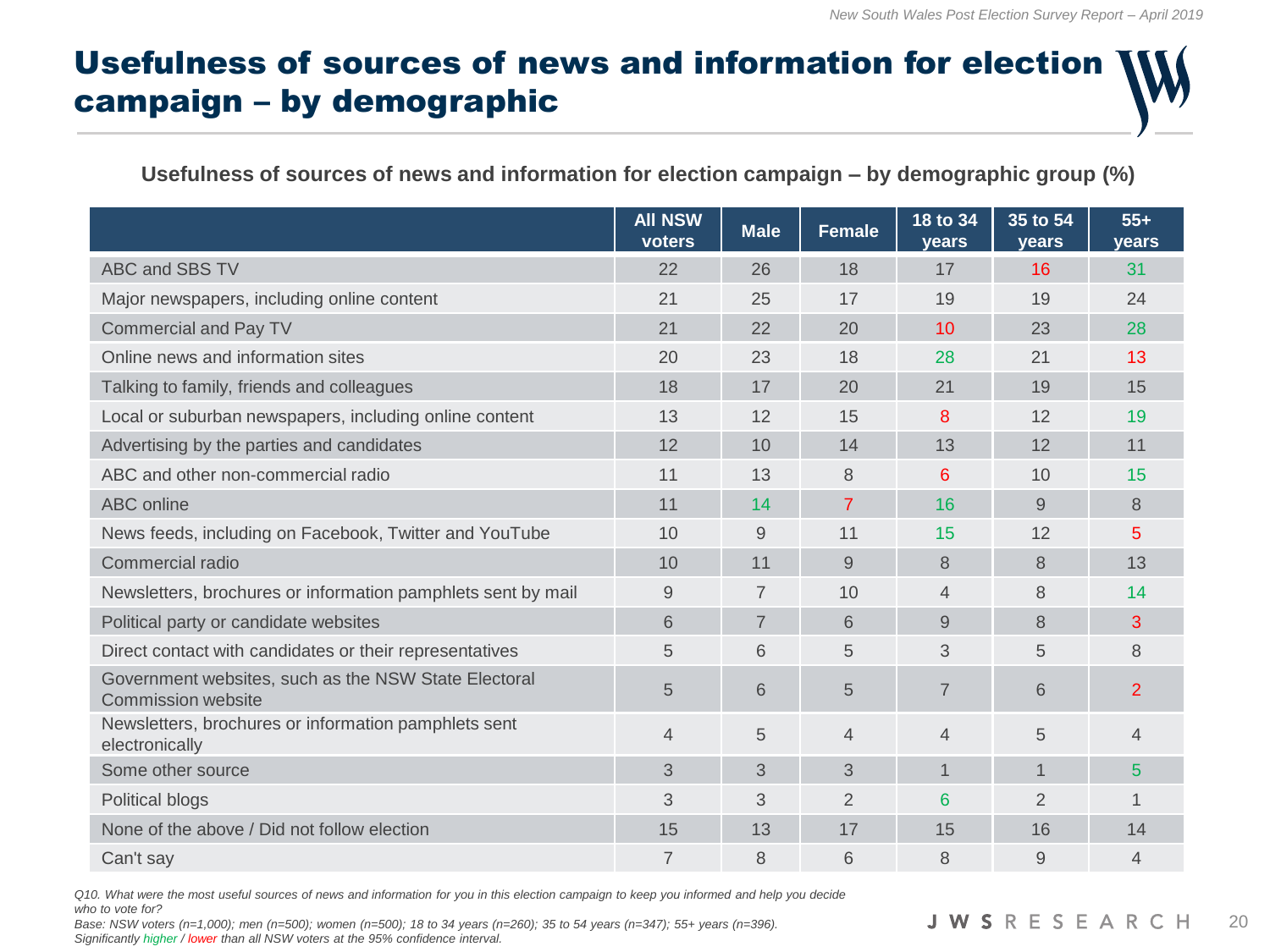#### Research methodology: An overview